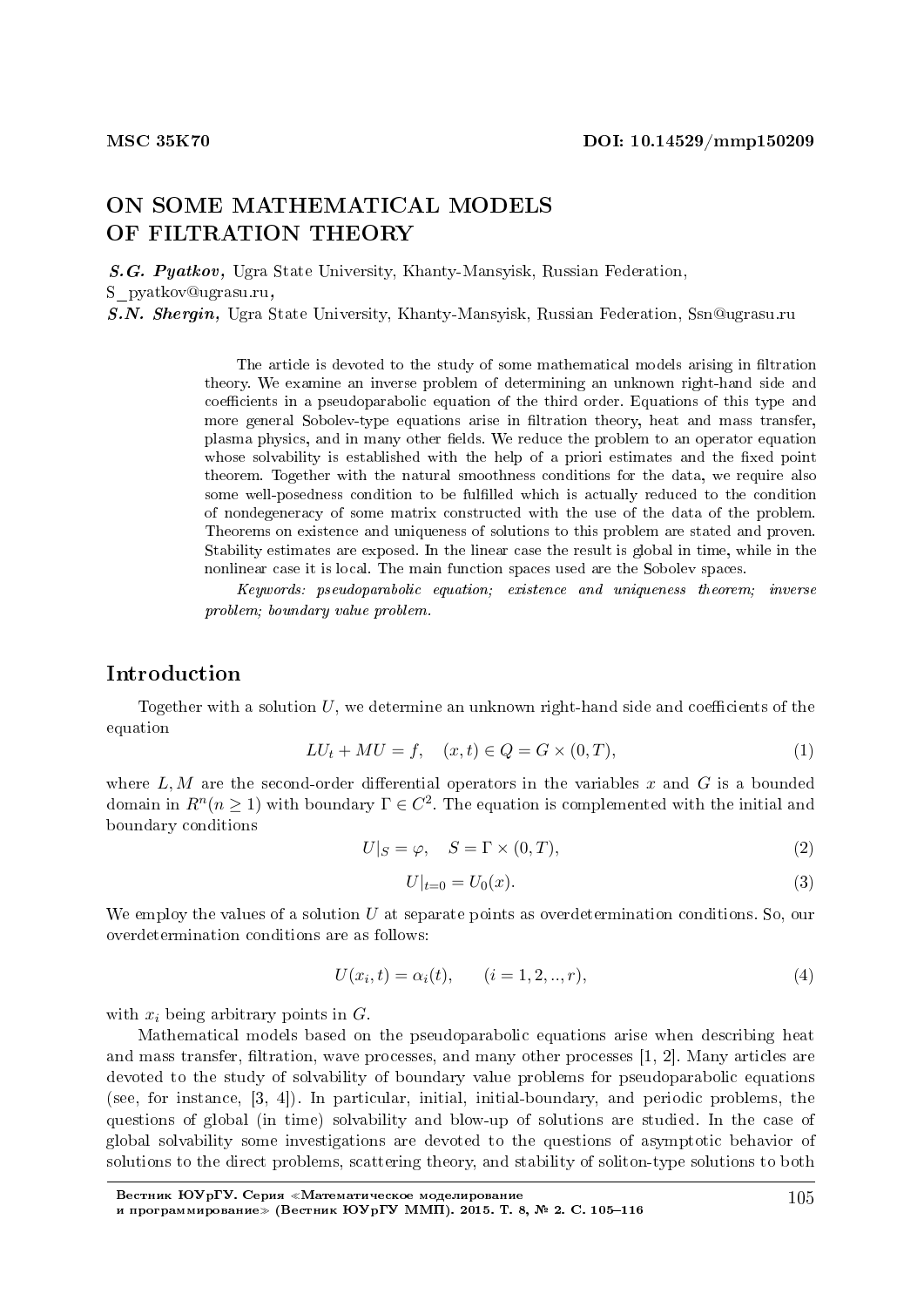one-dimensional and multidimensional equations, in particular, to the Benjamin-Bona-Mahony-Burgers and Rosenau-Burgers equations [5, 6]. The semigroup approach to singular Sobolevtype equations was developed by Sviridyuk and Fedorov [4]. Some results devoted to the theory of pseudoparabolic equations with an indefinite or noninvertible operator at the higher-order derivative with respect to time can be found in [7]. The questions of local solvability for nonlinear pseudoparabolic equations are examined in [8].

The pseudoparabolic equations with a monotone nonlinearity are studied by R.E. Showalter in [9], where the classical monotonicity method in an expanded form was applied to various classes of equations of mathematical physics, in particular, to nonlinear Sobolev-type equations with monotone nonlinearities. The existence of global (in time) solutions for the Boussinesq equation with a source and finite-time blow-up solutions were studied by Kozhanov in [10]. In his articles the blow-up of solutions to the first boundary value problem is proven with the use of the comparison principle for these equations. In particular, the blow-up of a positive solution is proven and some existence and nonexistence theorems are exhibited.

The question of uniqueness of solutions to the Cauchy problem for the quasilinear pseudoparabolic equation

$$
u_t = c\triangle u_t + \varphi(u)
$$

is studied in [11] in a class of growing functions  $\varphi(u)$ , with *u* from some well-posedness class. The maximum principle for pseudoparabolic equations is also presented in [12]. The method of the proof of nonexistence of solutions to some boundary value problems relying on the maximum principle is developed in the articles by Yu.V. Egorov and V.A. Kondratev. The methods of complex analysis are employed in the study of pseudoparabolic equations in [13]. A principally new approach called the method of test functions was proposed in [14, 15]. The existence and nonexistence questions for different mathematical models on the base of Sobolev-type equations are presented in the well-known monograph [2], where the necessary bibliography can be found.

The inverse problems for Sobolev-type equations are not studied well. In [1, 16] the authors consider a model that discribes filtration of a fluid in a fractured media. They state some inverse problems, including a problem close to that of out article, and establish local existence and uniqueness theorems under an integral overdetermination condition on the boundary. Moreover, some properties of solutions to inverse problems of this type are derived there. The problem of recovering of a kernel of an integral operator occurring in Sobolev-type equations when some functional of a solution is given is examined in  $[17]$ . The coefficient inverse problems are considered in [18]. The uniqueness theorem is proven and an algorithm for solving an inverse problem for the equation

$$
u_t - \Delta u_t = a\Delta u + b(y)u_y + c(y) + \delta(t, x, y), \quad (x, y) \in R^2, \ t > 0,
$$

is specified. The unknowns are  $u(t, x)$ ,  $b(y)$ ,  $c(y)$ , and a constant *a* and the functions  $u(t, x, 0), u_y(t, x, 0)$ , and  $u(0, x, y)$  are given. Here  $\delta(t, x, y)$  is the Dirac delta function.

One more problem is considered in [19], where the value of a functional of a solution allows us to recover a scalar function depending on *t* which is a factor before an element of a given Banach space on the right-hand side of an abstract Sobolev-type equation. A similar problem is treated in [20], where an element of a Banach space is recovered under the integral overdetermination condition. We can refer also to [21], where some inverse problems for composite type equations are considered.

Point out a series of monographs and articles  $[22-26]$ , where essential advancements in the theory of inverse problems for parabolic equations and systems are made. In particular, the inverse problems in the same statement but for parabolic equations and systems are treated in  $[27-29]$ .

The main result of the article is Theorem 3, where existence and uniqueness of a solution to the problem  $(1) - (4)$  are proven and a stability estimate is obtained. The problem of determination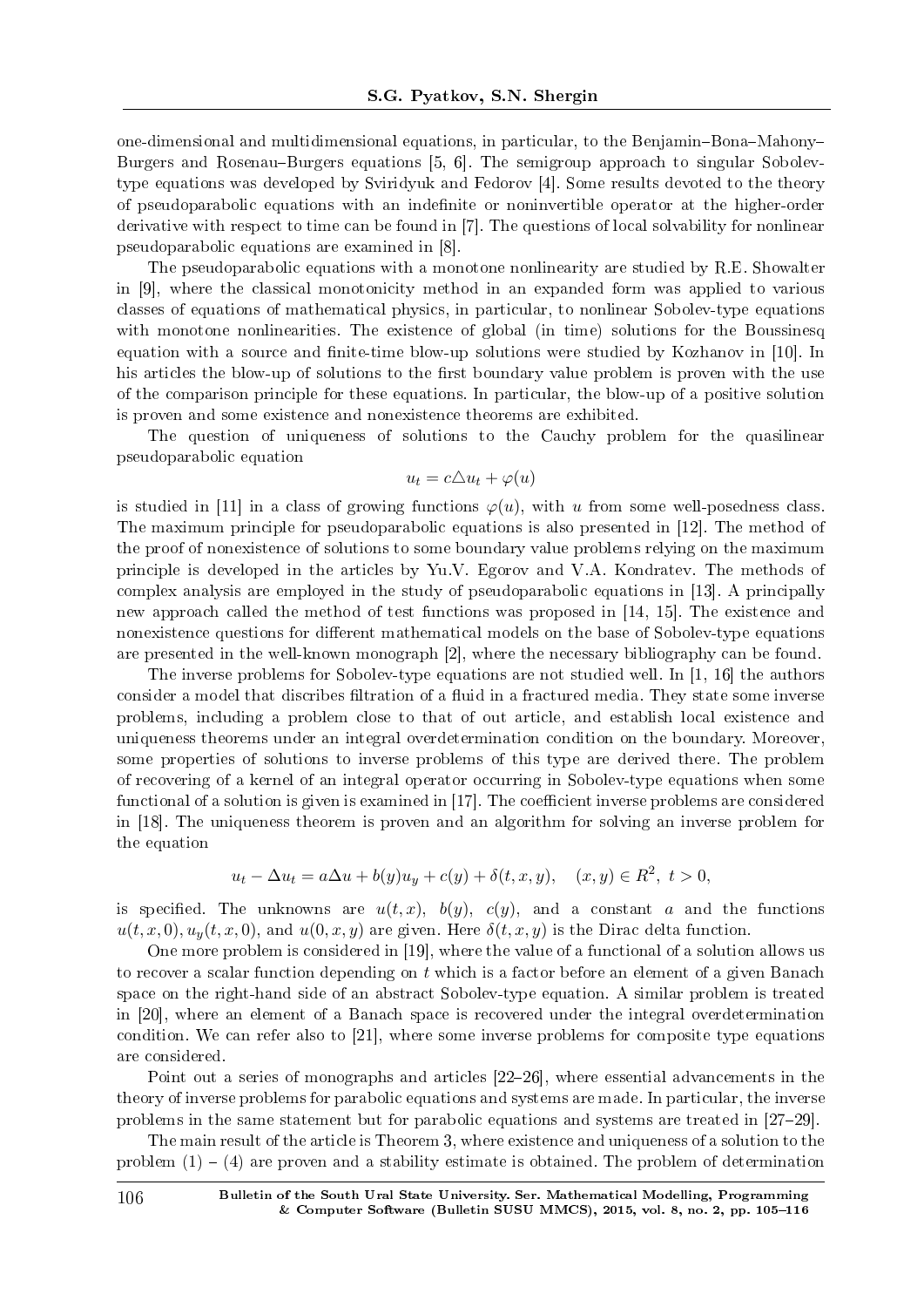a right-hand side (a source function) is linear and the result in this case is global in time (see  $[30]$ .

## 1. Preliminaries

In the article we employ the Sobolev spaces  $W_p^s(G)$  and the Hölder spaces  $C^{\alpha}(\overline{G})$ . The space of strongly measurable functions on  $[0, T]$  with values in a Banach space H is denoted by  $L_p(0,T;H)$ . The condition  $\Gamma \in C^{2m}$  means that, for every  $x_0 \in \Gamma$ , there exists a neighborhood U (the coordinate neighborhood) and a coordinate system y (local coordinate system), obtained after a rotation and translation of the initial system in which

$$
\overline{U} \cap G = \{ y \in \mathbb{R}^n : y' \in \overline{B_r}, \omega(y') < y_n \le \omega(y') + \delta \},
$$
\n
$$
\overline{U} \cap (\mathbb{R}^n \setminus \overline{G}) = \{ y \in \mathbb{R}^n : \omega(y') - \delta \le y_n < \omega(y') \},
$$
\n
$$
\Gamma \cap \overline{U} = \{ y \in \mathbb{R}^n : y' \in \overline{B_r}, y_n = \omega(y') \},
$$

where  $y' = (y_1, y_2, \ldots, y_{n-1}), B_r = \{y' : |y'| < r\}, \delta > 0$  is a constant, and  $\omega \in C^{2m}(\overline{B_r}).$ Without loss of generality, we can assume that the axis  $y_n$  of the local coordinate system is directed along the normal to  $\Gamma$  at  $x_0$ .

Let  $L$  and  $M$  be second-order operators of the form:

$$
LU = \sum_{i,j=1}^{m} a_{ij}(x,t)U_{x_ix_j} + \sum_{i=1}^{m} a_i(x,t)U_{x_i} + a_0(x,t)U,
$$
  
\n
$$
MU = \sum_{i,j=1}^{m} b_{ij}(x,t)U_{x_ix_j} + \sum_{i=1}^{m} b_i(x,t)U_{x_i} + b_0(x,t)U.
$$

Here L is assumed to be elliptic. Thus, there exists a constant  $\delta > 0$  such that

$$
\sum_{i,j=1}^{m} a_{ij} \xi_i \xi_j \ge \delta_0 |\xi|^2 \quad \forall \xi \in R^n, \quad \forall (x,t) \in \overline{Q}.
$$
 (5)

Write out the conditions on the coefficients of L, M. Fix a parameter  $p > n$  and assume that

$$
a_{ij} \in C(\overline{Q}), \quad a_i, a_0 \in C([0, T]; L_p(G)) \quad (i, j = 1, 2, ..., n),
$$

$$
a_0(x, t) \le 0 \text{ a.e. in } Q,
$$

$$
(6)
$$

$$
b_{ij} \in L_p(0, T; L_\infty(G)), b_i, b_0 \in L_p(Q) \ (i, j = 1, 2, ..., n). \tag{7}
$$

Under these conditions on the coefficients of  $L$ , the following theorem is valid.

**Theorem 1.** For every  $f \in L_p(Q)$ , the Dirichlet problem

$$
Lu = f, \qquad u|_{\Gamma} = 0,\tag{8}
$$

has a unique solution  $u \in L_p(0,T;W_p^2(G))$  satisfying the estimate

 $||u||_{W_n^2(G)} \le c||f||_{L_n(G)}$  almost everywhere on  $(0, T)$ ,

where c is a constant independent of  $f$  and  $t$ .

*Proof.* The solvability of problems  $(8)$  (depending on a parameter t) results from the uniqueness of solutions (see the maximum principle in [31, Chap. 9]) and the Fredholm property of these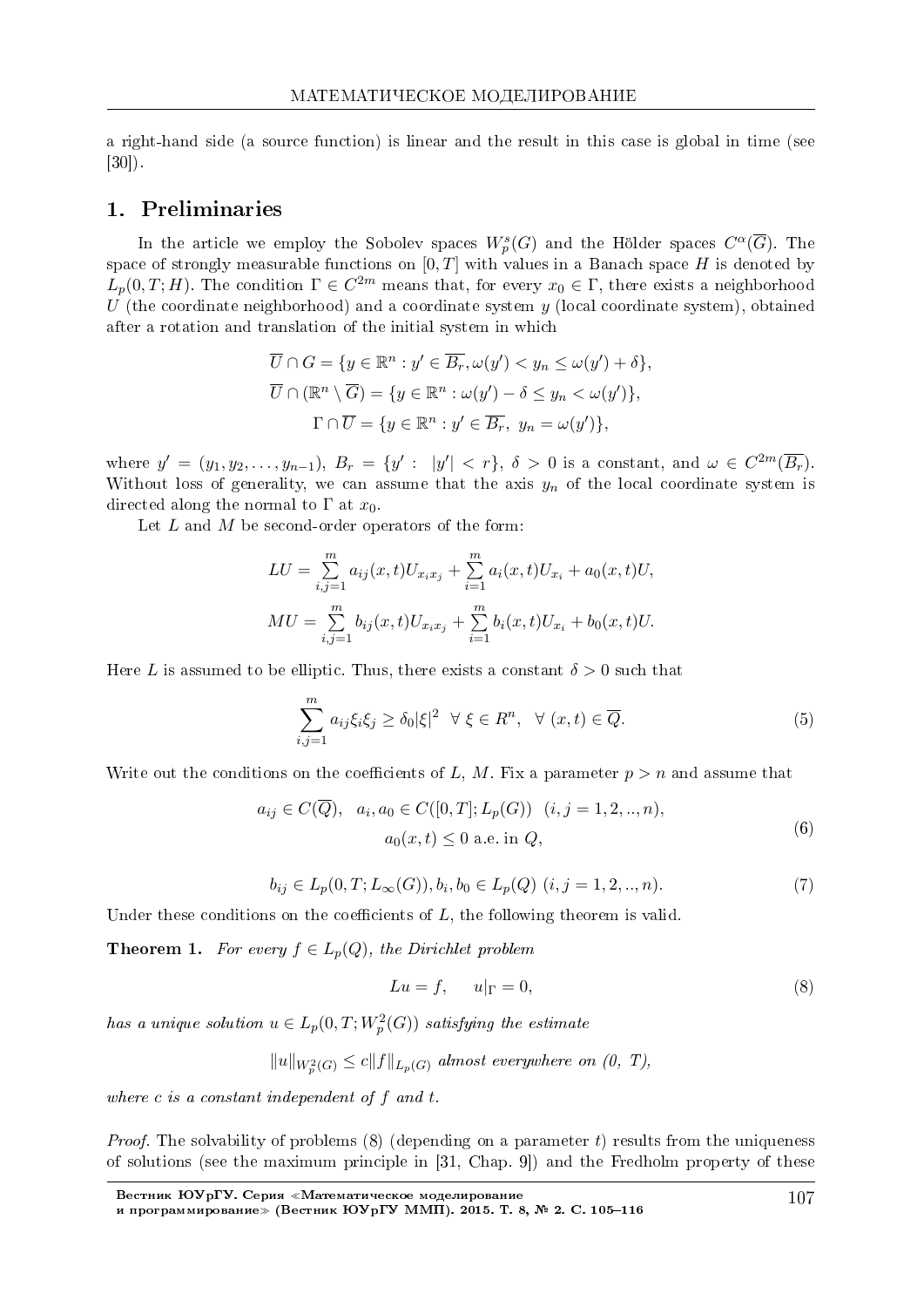problems. An estimate for solutions can be justified with the use of the continuity of coefficients in *t*; indeed, in some neighborhood of every point  $t_0 \in [0, T]$  there is an estimate of the form  $||u||_{W_p^2(G)}$  ≤ *c* $||Lu||_{L_p(G)}$  with a constant *c* independent of *t*. These estimate ensure the presence of a global estimate which is claimed.

**Lemma 1.** If *b* ∈  $L_q(G)$  with  $q > n$  for  $p ≤ n$  and  $q ≥ p$  for  $p > n$  then there exists a constant  $c > 0$  such that for all functions  $u \in W_p^2(G)$  the following estimate is valid:

$$
||b\nabla U||_{L_p(G)} \le c||b||_{L_q(G)}||U||_{W_p^2(G)}.
$$
\n(9)

*If b* ∈ *L*<sub>*q*</sub>(*G*) with *q* > *n*/2 for *p* ≤ *n*/2 and *q* ≥ *p* for *p* > *n*/2 then there exists a constant *c* > 0 such that, for all functions  $u \in W_p^2(G)$ , we have

$$
||bU||_{L_p(G)} \le c||b||_{L_q(G)} ||U||_{W_p^2(G)}.
$$
\n(10)

*Proof.* Prove the former statement, the latter is established by analogy. Fix  $i = 1, 2, \ldots, n$ . The Hölder inequality yields

$$
||bU_{x_i}||_{L_p(G)} = (\int_G |b|^p |U_{x_i}|^p dx)^{1/p} \leq (\int_G |b|^q dx)^{\frac{1}{q}} (\int_G |U_{x_i}|^{\frac{pq}{q-p}} dx)^{\frac{q-p}{qp}}.
$$

By the embedding theorems (see [34]), we have the estimate

$$
\|U_{x_i}\|_{L_{\frac{qp}{q-p}}(G)}\leq c\|U\|_{W^2_p(G)},\ \ q>n,\ p\leq n.
$$

Thus

$$
||bU_{x_i}||_{L_p(G)} \le c||U||_{W_p^2(G)}, \quad c = ||b||_{L_q(G)}.
$$

The estimate (10) is obtained similarly.

Let 
$$
Q^{\gamma} = G \times (0, \gamma)
$$
.

**Theorem 2.** (solvability of the direct problem). Assume that  $f \in L_p(Q)$ ,  $U_0(x) \in W_p^2(G)$  and  $\varphi_t \in L_p(0,T; W_p^{2-1/p}(G))$ , where  $p \in (n,\infty)$ , and conditions (6), (7) for the coefficients hold together with the consistency conditions

$$
\varphi(x,0)|_{\Gamma} = U_0(x)|_{\Gamma}.\tag{11}
$$

Then there exists a unique solution to problem  $(1) - (3)$  such that

$$
U, U_t \in L_p(0, T; W_p^2(G)), \quad U(t) \in C([0, T]; W_p^2(G)).
$$

If  $\varphi \equiv 0$ ,  $U_0(x) \equiv 0$ , then there exists a constant  $c > 0$  independent of  $\gamma \in [0, T]$  such that a solution to problem  $(1) - (3)$  meets the estimate

$$
||U||_{L_{\infty}(0,\gamma;W_p^2(G))} + ||U_t||_{L_p(0,\gamma;W_p^2(G))} \leq c||f||_{L_p(Q^{\gamma})}.
$$

*Proof.* Consider the segment  $[0, T]$ . Find a function  $\Phi$  such that

$$
\Phi_t \in L_p(0,T;W_p^2(G))
$$
:  $\Phi|_S = \varphi$ ,  $\Phi|_{t=0} = U_0(x)$ .

 $\Box$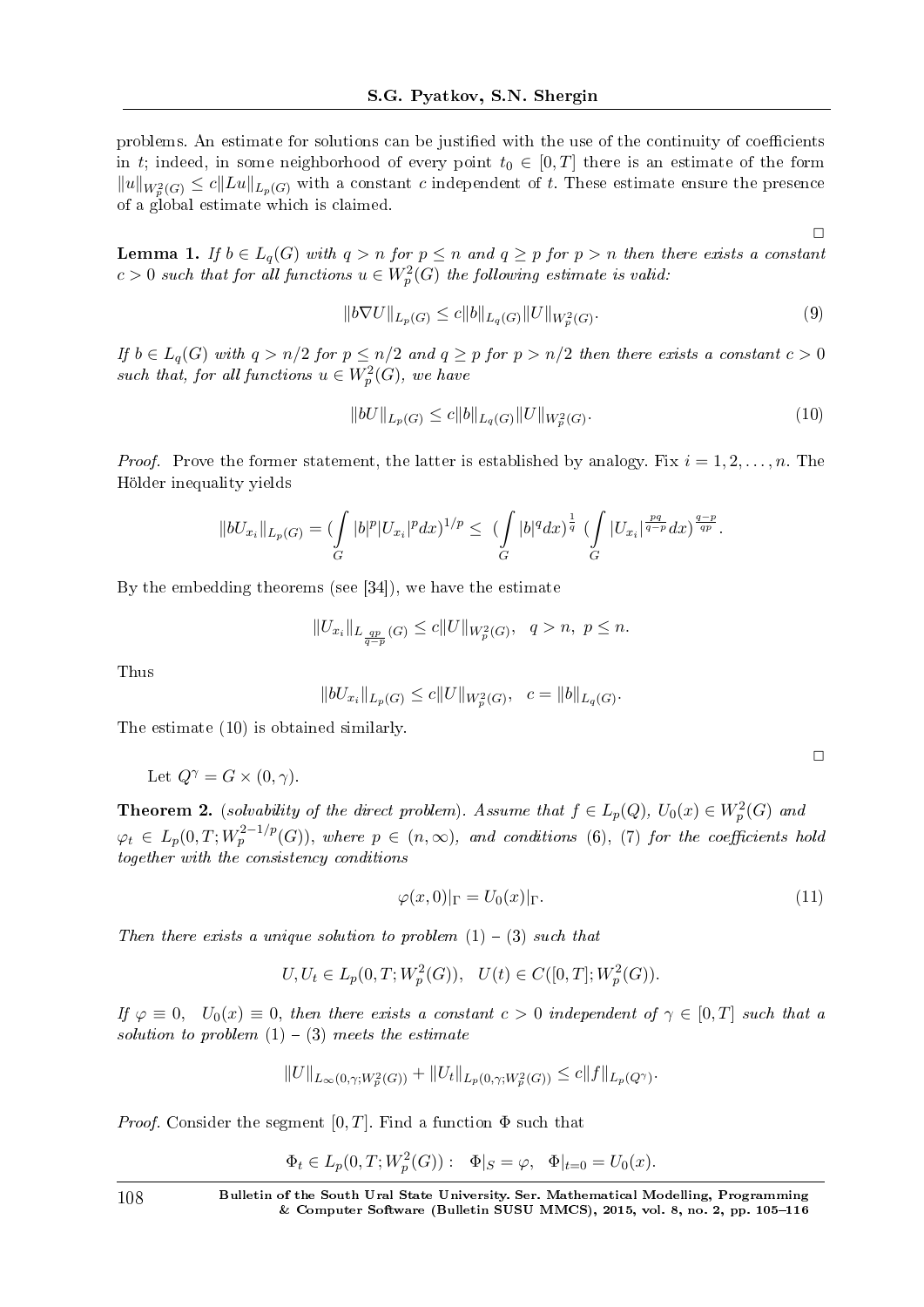It can be constructed as follows:

$$
\Phi = \psi + U_0, \quad \psi = \int_0^t \psi_0(x, \tau) d\tau, \quad \Delta \psi_0 = 0, \quad \psi_0|_{\Gamma} = \varphi_t
$$

(the existence of a function  $\psi_0$  follows from the known results (see, for instance, [31]). Make the change  $V = U - \Phi$ . Function *V* satisfies the conditions

$$
LV_t + MV = f - L\Phi_t - M\Phi = g, \quad V|_S = 0, \quad V|_{t=0} = 0.
$$

Using Theorem 1 we can obtain that

$$
V + \int_{0}^{t} L^{-1}MV(\tau, x) d\tau = L^{-1}g,
$$

Conditions (6) and Lemma 1 justify the estimate ( $\tau \leq T$ )

$$
\|\int_{0}^{t} L^{-1}MV \,d\tau\|_{C([0,\tau];W_p^2(G))} \leq c\tau^{1/q} \|V\|_{C([0,\tau];W_p^2(G))},\tag{12}
$$

where  $1/p + 1/q = 1$ , which together with the fixed point theorem allows us to prove the claim on solvability on some time interval  $[0, \tau_0]$   $(c\tau_0^{1/q} < 1)$ . The global theorem results by repetition of the arguments at the segment  $[\tau_0, 2\tau_0]$ ,  $[2\tau_0, 3\tau_0]$ , etc. It is easy to see that a solution meets the estimate from the theorem.

Consider the interval  $(0, \gamma)$   $(\gamma \leq T)$  and prove the estimate of the theorem. Consider problem  $(1) - (3)$ , (4), where  $U_0 = 0$ ,  $\varphi = 0$ , and

$$
f_0 = \begin{cases} f, & t \le \gamma \\ 0, & t > \gamma \end{cases} \in L_p(Q).
$$

There exists a unique solution  $\tilde{U}$  to problem (1) – (3) satisfying the estimate:

$$
\|\tilde{U}\|_{L_{\infty}(0,T;W_p^2(G))} + \|\tilde{U}_t\|_{L_p(0,T;W_p^2(G))} \le c \|f_0\|_{L_p(Q)} = c \|f\|_{L_p(Q^{\gamma})}.
$$
\n(13)

By the uniqueness theorem, a solution  $\tilde{U}$  agrees with a solution *U* to the problem (1) - (3), with  $U_0 = 0$  and  $\varphi = 0$  on [0,  $\gamma$ ]. Thus, we can rewrite (13) as follows

$$
||U||_{L_{\infty}(0,\gamma;W_p^2(G))} + ||U_t||_{L_p(0,\gamma;W_p^2(G))} \leq c||f||_{L_p(Q^{\gamma})}.
$$

 $\Box$ 

**Remark.** We can easily formulate an analogue of this theorem for any  $p \in (1,\infty)$ . But to obtain the main results we need a condition  $p > n$  for p. Hence, we state the above theorems in this case.

## 2. The Main Results

We consider the inverse problem of determining the unknown functions occurring in the righthand side of the equation, and in the operator itself. In this case the problem is nonlinear. We assume that the right-hand side of (1) is represented as

$$
f = \sum_{i=1}^{r_0} c_i(t) f_i(x, t) + f_0(x, t), \quad f_i \in L_\infty(0, T; L_p(G)) \qquad (i = 1, 2, ..., r_0), \tag{14}
$$

109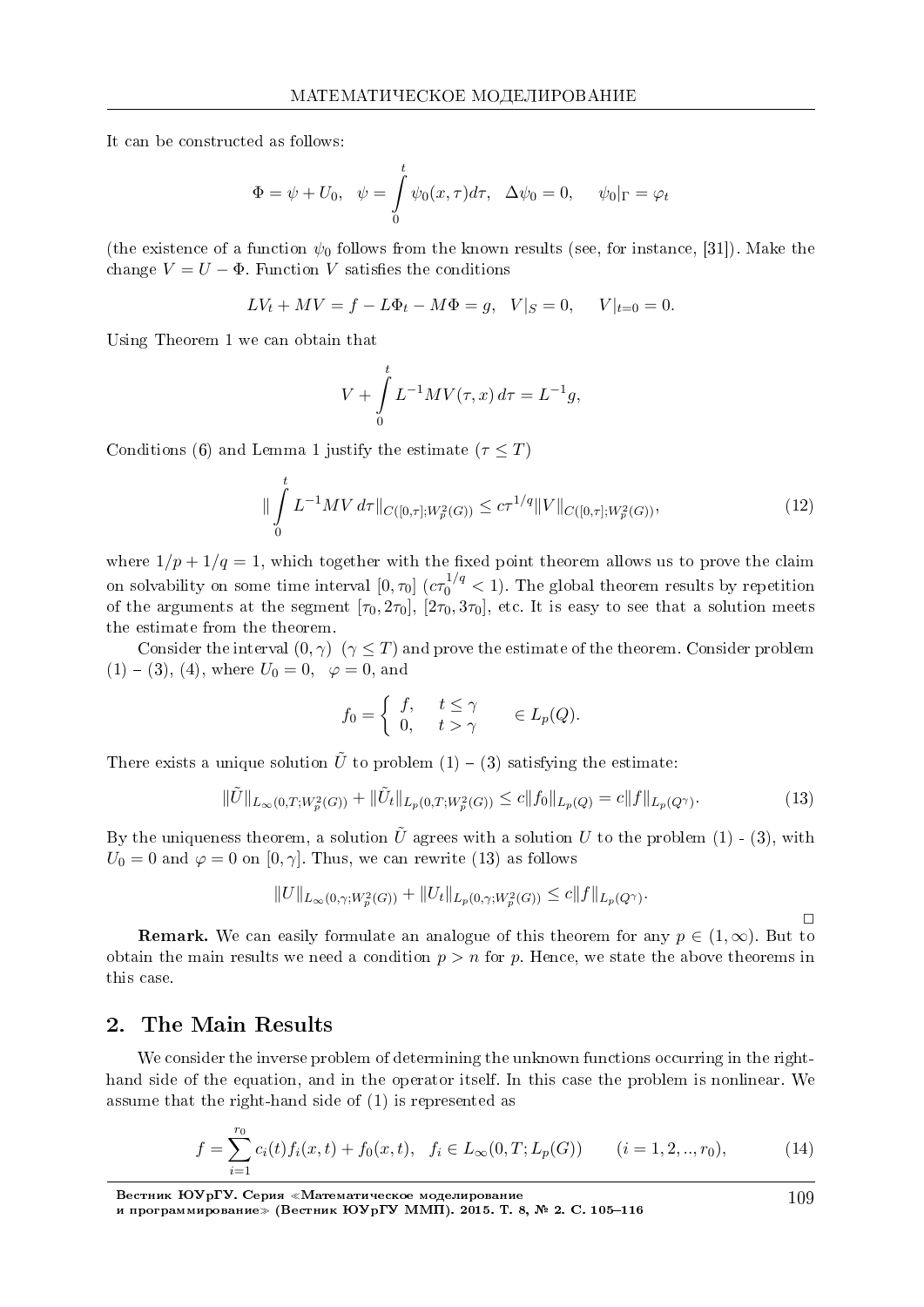where the functions  $f_i$  are given. We suppose also that some coefficients of the operator  $M$ depending on *t* are unknown and operator *M* has the form

$$
MU = M_{r_0}U + \sum_{k=r_0+1}^{r} c_k(t)M_kU,
$$
  

$$
M_kU = \sum_{i,j=1}^{n} b_{ij}^k(x,t)U_{x_ix_j} + \sum_{i=1}^{n} b_i^k(x,t)U_{x_i} + b_0^k(x,t)U.
$$

### Consistency conditions:

$$
\alpha_i(0) = U_0(x_i, t), \quad (i = 1, 2, \dots, r). \tag{15}
$$

Construct the function  $\Phi \in C([0,T]; W_p^2(G))$   $(p > n)$  such that  $\Phi_t \in L_p(0,T; W_p^2(G))$ ,  $\Phi|_{t=0} = U_0(x)$ ,  $\Phi|_S = \varphi$  (see the proof of theorem 2). Construct also the matrix *B* with the rows

$$
L^{-1}f_1(x_j,t), L^{-1}f_2(x_j,t),..., L^{-1}f_{r_0}(x_j,t), -L^{-1}M_{r_0+1}\Phi(x_j,t),..., -L^{-1}M_r\Phi(x_j,t),
$$

where  $j = 1, 2, ..., r$ , and assume that there exists  $\delta_0 > 0$  such that

$$
|\det B| \ge \delta_0 \quad \text{a.e. on } [0, T]. \tag{16}
$$

Here  $L^{-1}f_i$  is a solution  $U_i$  to the problem  $LU_i = f_i$ ,  $U_i|_{t=0} = 0$ ,  $U_i|_S = 0$ . We assume that the coefficients of the operator

$$
LU = \sum_{i,j=1}^{n} a_{ij}(x,t)U_{x_ix_j} + \sum_{i=1}^{n} a_i(x,t)U_{x_i} + a_0(x,t)U,
$$

meet conditions  $(6)$  and the coefficients of  $M_i$  the conditions

$$
b_{ij}^k \in L_{\infty}(Q), \ b_i^k, b_0^k \in L_{\infty}(0, T; L_p(G)) \ (i, j = 1, 2, ..., n, \ k = r_0, ..., r). \tag{17}
$$

In this case, locally in time, conditions (16) does not depend on the choice of function Φ. Indeed, let  $\Phi_1$  and  $\Phi_2$  be such functions. Consider

$$
|L^{-1}M_i\Phi_1(x_j,t) - L^{-1}M_i\Phi_2(x_j,t)| \le c \|M_i\Phi_1(x,t) - M_i\Phi_2(x,t)\|_{L_p(G)} \le
$$
  

$$
\le c \|\Phi_1(x,t) - \Phi_2(x,t)\|_{W_p^2(G)} \le ct^{1/q} \|\Phi_{1t} - \Phi_{2t}\|_{L_p(0,T;W_p^2(G))}.
$$

This inequality shows that if  $B_1$  and  $B_2$  are matrices constructed using  $\Phi_1$  and  $\Phi_2$ , respectively, and  $|\det B_1| \ge \delta_0 > 0$ , then we can find  $\gamma_0 > 0$  such that, for  $t \in [0, \gamma_0]$ ,  $|\det B_2| \ge \delta_0/2 > 0$  and thus on the interval  $[0, \gamma_0]$   $|\det B_i| \ge \delta_0/2 > 0$  for  $i = 1, 2$ .

**Theorem 3.** Let conditions (5), (6), (15) – (17) be fulfilled. Then there exists a constant  $\gamma_0 > 0$ such that on the interval  $[0, \gamma_0]$  problem  $(1) - (4)$  has a unique solution  $(U, c_1, \ldots, c_r)$  such that

$$
U \in C([0,\gamma_0]; W_p^2(G)), \quad U_t \in L_p([0,\gamma_0]; W_p^2(G)), \quad c_i(t) \in L_p(0,\gamma_0) \ (i=1,2,\ldots,r),
$$

Proof. Let

$$
\Phi \in C([0,T]; W_p^2(G)): \quad \Phi_t \in L_p([0,T]; W_p^2(G))
$$

be a solution to the problem (see Theorem 2)

$$
L\Phi_t + M_{r_0}\Phi = f_0, \quad \Phi|_{t=0} = U_0, \quad \Phi|_S = \varphi.
$$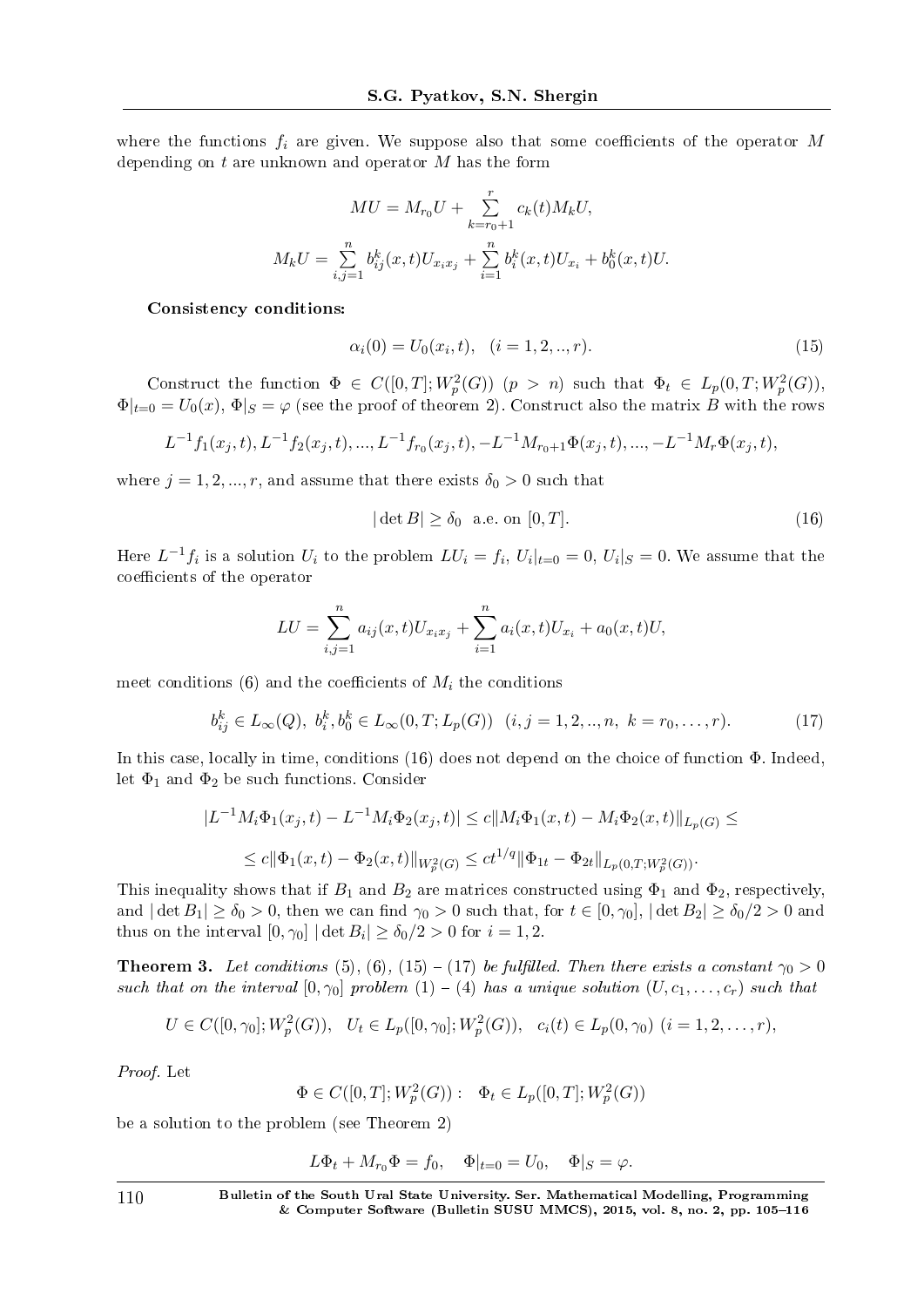In this case the function  $V = U - \Phi$  is a solution to the problem

$$
LV_t + MV = \sum_{i=1}^{r_0} c_i(t) f_i(x,t) - \sum_{i=r_0+1}^{r} c_i(t) M_i \Phi, \quad V|_{t=0} = 0, \quad V|_{S} = 0. \tag{18}
$$

There exists  $\gamma_0 > 0$  such that condition (16), with  $\delta_0/2$  rather than  $\delta_0$ , holds on  $[0, \gamma_0]$ . Note that U is solution to problem  $(1) - (4)$ . In this case

$$
V(x_j, t) = \alpha_j(t) - \Phi(x_j, t) = \tilde{\alpha}_j(t). \tag{19}
$$

The function  $\Phi \in W_p^2(G; W_p^1(0,T))$  after a possible modification on a set of zero measure possesses<br>the property  $\Phi \in C^{\alpha}(\bar{G}; W_p^1(0,T)), \alpha \leq 2-\frac{n}{p}$  (see (5.4) in [35]). In particular,  $\Phi(x_i, t) \in W_p^1(0,T)$ , and thus

$$
\tilde{\alpha}_j(t) \in W^1_p(0, T) \quad (j = 1, 2, ..., r). \tag{20}
$$

Inverting  $L$  in (18), we have

$$
V_t + L^{-1}MV = \sum_{i=1}^{r_0} c_i(t)L^{-1}f_i(x,t) - \sum_{i=r_0+1}^{r} c_i(t)L^{-1}M_i\Phi.
$$
 (21)

Note that  $L^{-1}M_i\Phi(x_j,t)$  and  $L^{-1}M_i\Phi(x_j,t) \in L_{\infty}(0,T)$  for almost all t. Actually,<br> $L^{-1}M_i\Phi(x,t) \in W_p^2(G;L_p(0,T))$  and thereby  $L^{-1}M_i\Phi(x_j,t) \in L_p(0,T)$  (see [35, (5.4)]). In this case we have

$$
||L^{-1}M_i\Phi(x_j,t)||_{L_{\infty}(0,T)} \leq ||M_i\Phi(x_j,t)||_{L_{\infty}(0,T;L_p(G))} \leq
$$
  

$$
c||\Phi(x,t)||_{L_{\infty}(0,T;W_p^2(G))} \leq c||\Phi||_{L_{\infty}(0,T;W_p^2(G))}.
$$

Thus,

$$
||L^{-1}M_i\Phi(x_j,t)||_{L_{\infty}(0,T)} \leq c||\Phi||_{C([0,T];W_p^2(G))}.
$$
\n(22)

Similarly, we can prove that  $L^{-1}f_i(x_j,t) \in L_\infty(0,T)$  and this trace is defined. Let  $x = x_j$  in (21). We have

$$
V_t(x_j, t) + L^{-1}MV(x_j, t) = \sum_{i=1}^{r_0} c_i(t)L^{-1}f_i(x_j, t) - \sum_{i=r_0+1}^{r} c_i(t)L^{-1}M_i\Phi(x_j, t).
$$

The overdetermination condition yields

$$
\tilde{\alpha}_{jt} + L^{-1} M_{r_0} V(x_j, t) + \sum_{i=r_0+1}^r c_i(t) L^{-1} M_i V(x_j, t) = \sum_{i=1}^{r_0} c_i(t) L^{-1} f_i(x_j, t) - \sum_{i=r_0+1}^r c_i(t) L^{-1} M_i \Phi(x_j, t) \qquad (j = 1, 2, ..., r).
$$
\n(23)

We can rewrite equation  $(23)$  in the form

$$
B\vec{c} = \begin{pmatrix} \tilde{\alpha}_{1t} + L^{-1}M_{r_0}V(x_1, t) + \sum_{i=r_0+1}^r c_i(t)L^{-1}M_iV(x_1, t) \\ \cdots \\ \tilde{\alpha}_{rt} + L^{-1}M_{r_0}V(x_r, t) + \sum_{i=r_0+1}^r c_i(t)L^{-1}M_iV(x_r, t) \end{pmatrix} .
$$
 (24)

Вестник ЮУрГУ. Серия «Математическое моделирование<br>и программирование» (Вестник ЮУрГУ ММП). 2015. Т. 8, № 2. С. 105–116

111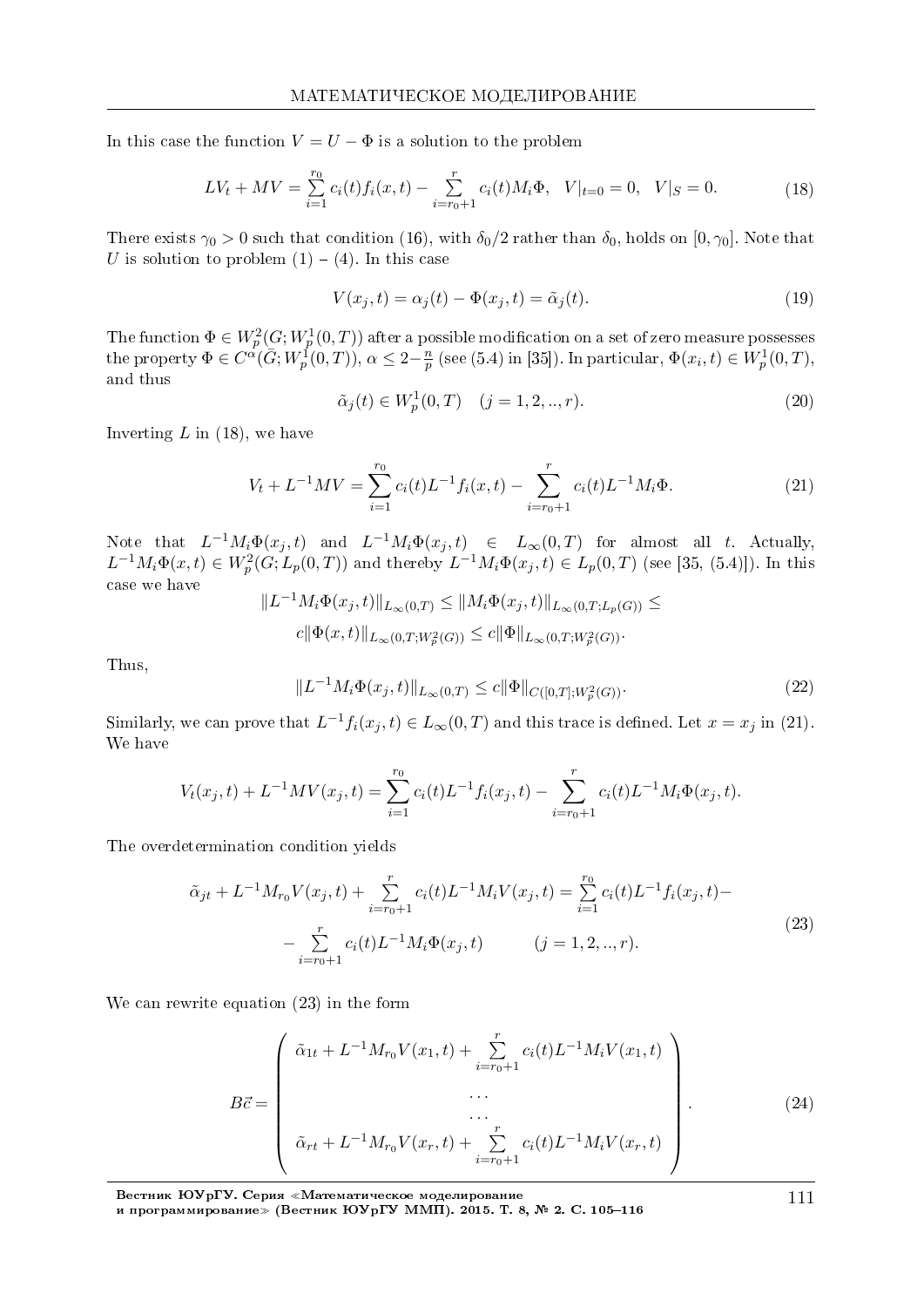As a result, we infer

$$
\vec{c} = B^{-1} \begin{pmatrix} \tilde{\alpha}_{1t} + L^{-1} M_{r_0} V(x_1, t) + \sum_{i=r_0+1}^r c_i(t) L^{-1} M_i V(x_1, t) \\ \cdots \\ \tilde{\alpha}_{rt} + L^{-1} M_{r_0} V(x_r, t) + \sum_{i=r_0+1}^r c_i(t) L^{-1} M_i V(x_r, t) \end{pmatrix} = R(\vec{c}). \tag{25}
$$

The right-hand side can be viewed as an operator  $R(\vec{c})$  taking the vector  $\vec{c}(t)$  in a solution  $V(x,t)$ to problem (18) and then taking  $V(x,t)$  into the right-hand side of (25). Investigate properties of this operator. Fix

$$
R_0 = 2||B^{-1}\vec{\tilde{\alpha}}||_{L_p(0,T)}, \quad \vec{\tilde{\alpha}} = \begin{pmatrix} \tilde{\alpha}_{1t} \\ \vdots \\ \tilde{\alpha}_{rt} \end{pmatrix}.
$$

By construction,  $\tilde{\alpha}_{it} \in L_p(0,T)$ . Due to the fact that the entries of the matrix *B* belong to *L*<sub>∞</sub>(0*,T*), we have that  $B^{-1}\vec{\alpha} \in L_p(0,T)$ . By Theorem 2, for every vector-function

$$
\vec{c}(t) \in B_{R_0, \gamma} = \{ \vec{c} \in L_p(0, \gamma) : ||\vec{c}||_{L_p(0, \gamma)} \le R_0 \}, \quad \gamma \le T,
$$

the problem

$$
LV_t + MV = \sum_{i=1}^{r_0} c_i(t) f_i(x,t) - \sum_{i=r_0+1}^{r} c_i(t) L^{-1} M_i \Phi, \quad V|_{t=0} = 0, \quad V|_{S} = 0,
$$
 (26)

is uniquely solvable. For  $\lambda > 0$ , we have that

$$
\sup_{t} e^{-\lambda t} \|V(t, x)\|_{W_p^2(G)} \le \frac{1}{|\lambda|^{1/q}} \left(\int_0^\gamma \|V_t\|_{W_p^2(G)}^p e^{-\lambda t p} dt\right)^{1/p}.
$$
 (27)

From (26) it follows that

$$
\| \|V_t\|_{W_p^2(G)} e^{-\lambda t} \|_{L_p(0,\gamma)} \le c (\| \|MV\|_{W_p^2(G)} e^{-\lambda t} \|_{L_p(0,\gamma)} +
$$
  

$$
\| \| \sum_{i=1}^{r_0} c_i(t) f_i(x,t) - \sum_{i=r_0+1}^r c_i(t) L^{-1} M_i \Phi \|_{L_p(G)} e^{-\lambda t} \|_{L_p(0,\gamma)} \le
$$
  

$$
\le \frac{c_0}{|\lambda|^{1/q}} (\| \vec{c} \|_{L_p(0,\gamma)} + 1) \| V_t e^{-\lambda t} \|_{L_p(0,\gamma;W_p^2(G))}) + c_1 \| \vec{c} \|_{L_p(0,\gamma)},
$$
 (28)

where constant  $c_0$  is independent of  $\lambda > 0, \gamma \leq T$ . Choosing a sufficiently large  $\lambda > 0$  and estimating  $\|\vec{c}\|_{L_p(0,\gamma)}$  through  $R_0$  we obtain

$$
||V_t||_{L_p(0,\gamma;W_p^2(G))} + ||V||_{L_p(0,\gamma;W_p^2(G))} \le c_2 ||\vec{c}||_{L_p(0,\gamma)} \le c(R_0),
$$
\n(29)

where  $c(R_0)$  is independent of  $\vec{c} \in B_{R_0,\gamma}$ . Obtain the remaining estimates. Let  $\vec{c}^1, \vec{c}^2$  be a vectorfunction from  $L_p(0,\gamma)$  and  $V^1,V^2$  be corresponding solutions to (26). Thus, we infer

$$
LV_t^i + M_{r_0}V^i + \sum_{j=r_0+1}^r c_j^i(t)M_jV^i = \sum_{j=1}^{r_0} c_j^i(t)f_j(x,t) - \sum_{j=r_0+1}^r c_j^i(t)M_j\Phi.
$$
 (30)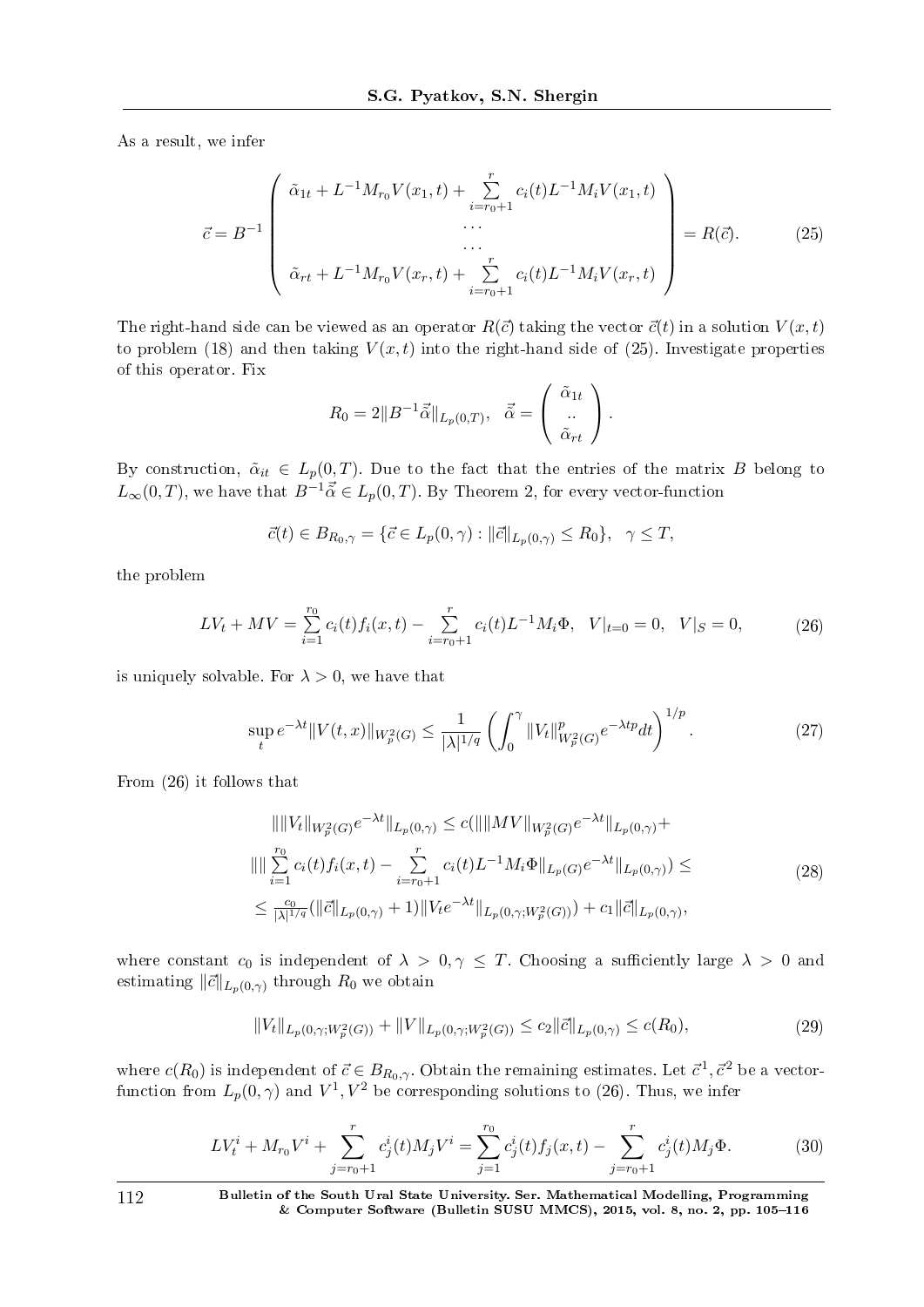Note that the functions  $V^i$  satisfy estimate (29). Subtracting equations (30) for  $i = 1, 2$  and denoting  $\omega = V^1 - V^2$ , we arrive at the relation

$$
L\omega_t + M_{r_0}\omega + \sum_{j=r_0+1}^r c_j^1(t)(M_j\omega) = \sum_{j=1}^{r_0} (c_j^1 - c_j^2)(t)f_i(x, t) -
$$
  

$$
-\sum_{j=r_0+1}^r (c_j^1 - c_j^2)(t)M_jV^2 - \sum_{j=r_0+1}^r (c_j^1 - c_j^2)(t)M_j\Phi.
$$
 (31)

Inequality (29) and the previous arguments yield

$$
\|\omega_t\|_{L_p(0,\gamma;W_p^2(G))} + \|\omega\|_{L_p(0,\gamma;W_p^2(G))} \le c_2 \|\vec{c}^1 - \vec{c}^2\|_{L_p(0,\gamma)}.
$$
\n(32)

Also we have estimate (29), where the constant  $c_3$  is independent of  $\gamma$ . The estimate holds for all  $\vec{c}(t) \in B_{R_0,\gamma}$ . Proceed with the estimate for the operator *R*. In view of (32) we have that

$$
||R(c^{1}) - R(c^{2})||_{L_{p}(0,\gamma)} \le
$$
  
\n
$$
\leq c \sum_{j=1}^{r} ||L^{-1}M_{r_{0}}(V^{1} - V^{2})(x_{j}, t) + \sum_{i=r_{0}+1}^{r} c_{i}^{1} L^{-1}M_{i}V^{1}(x_{j}, t) - c_{i}^{2} L^{-1}M_{i}V^{2}(x_{j}, t)||_{L_{p}(0,\gamma)} \le
$$
  
\n
$$
\leq \sum_{j=1}^{r} (||\sum_{i=r_{0}+1}^{r} (c_{i}^{1} - c_{i}^{2})(t)L^{-1}M_{i}V^{1}(x_{j}, t)||_{L_{p}(0,\gamma)} + ||c_{i}^{2}(L^{-1}M_{i}V^{1}(x_{j}, t) - L^{-1}M_{i}V^{2}(x_{j}, t))||_{L_{p}(0,\gamma)}) + c_{4}||c^{1} - c^{2}||_{L_{p}(0,\gamma)}.
$$
\n(33)

We estimate the first summands on the right-hand side as follows:

$$
||(c_i^1 - c_i^2)L^{-1}M_iV^1(x_j, t)||_{L_p(0, \gamma)} \le ||c_i^1 - c_i^2||_{L_p(0, \gamma)}||L^{-1}M_iV^1(x_j, t)||_{L_\infty(0, \gamma)}.
$$

By the embedding theorems and Theorem 1, we derive that

$$
||L^{-1}M_iV^1(x_j,t)||_{L_{\infty}(0,\gamma)} \le ||M_iV^1||_{L_{\infty}(0,\gamma;L_p(G))} \le
$$
  

$$
c||V^1(x,t)||_{L_{\infty}(0,\gamma;W^2_p(G))} \le c\gamma^{1/q}||V^1_t||_{L_p(0,\gamma;W^2_p(G))} \quad (\frac{1}{q} + \frac{1}{p} = 1).
$$

Next, we have the estimate

$$
\|(c_i^1 - c_i^2)L^{-1}M_iV^1(x_j, t)\|_{L_q(0, \gamma)} \le c_1\gamma^{1/q} \|c_1^1 - c_2^2\|_{L_q(0, \gamma)},
$$
\n(34)

where constant  $c_1$  depends on  $R_0$ , but independent of  $\gamma$ . Similarly, we justify the inequality

$$
||c_i^2(L^{-1}M_i(V^1(x_j,t)-V^2(x_j,t)))||_{L_q(0,\gamma)} \le R_0||V^1(x,t)-V^2(x,t)||_{L_\infty(0,\gamma;W_p^2(G))} \le
$$
  
 
$$
\le R_0c\gamma^{1/q}||V_t^1-V_t^2||_{L_p(0,\gamma;W_p^2(G))} \le c_1\gamma^{1/q}||\vec{c}^1-\vec{c}^2||_{L_p(0,\gamma)}.
$$
 (35)

From  $(34)$ ,  $(35)$ , and  $(33)$  it follows that

$$
||R(c1) - R(c2)||_{L_p(0,\gamma)} \le c\gamma^{1/q} ||c1 - c2||_{L_p(0,\gamma)}.
$$
\n(36)

Choose  $\gamma_0$  so that

$$
c\gamma_0^{1/q} = 1/2.
$$

In this case, for all

$$
c^1, c^2 \in B_{R_0, \gamma}
$$

Вестник ЮУрГУ. Серия «Математическое моделирование и программирование≫ (Вестник ЮУрГУ ММП). 2015. Т. 8, № 2. C. 105–116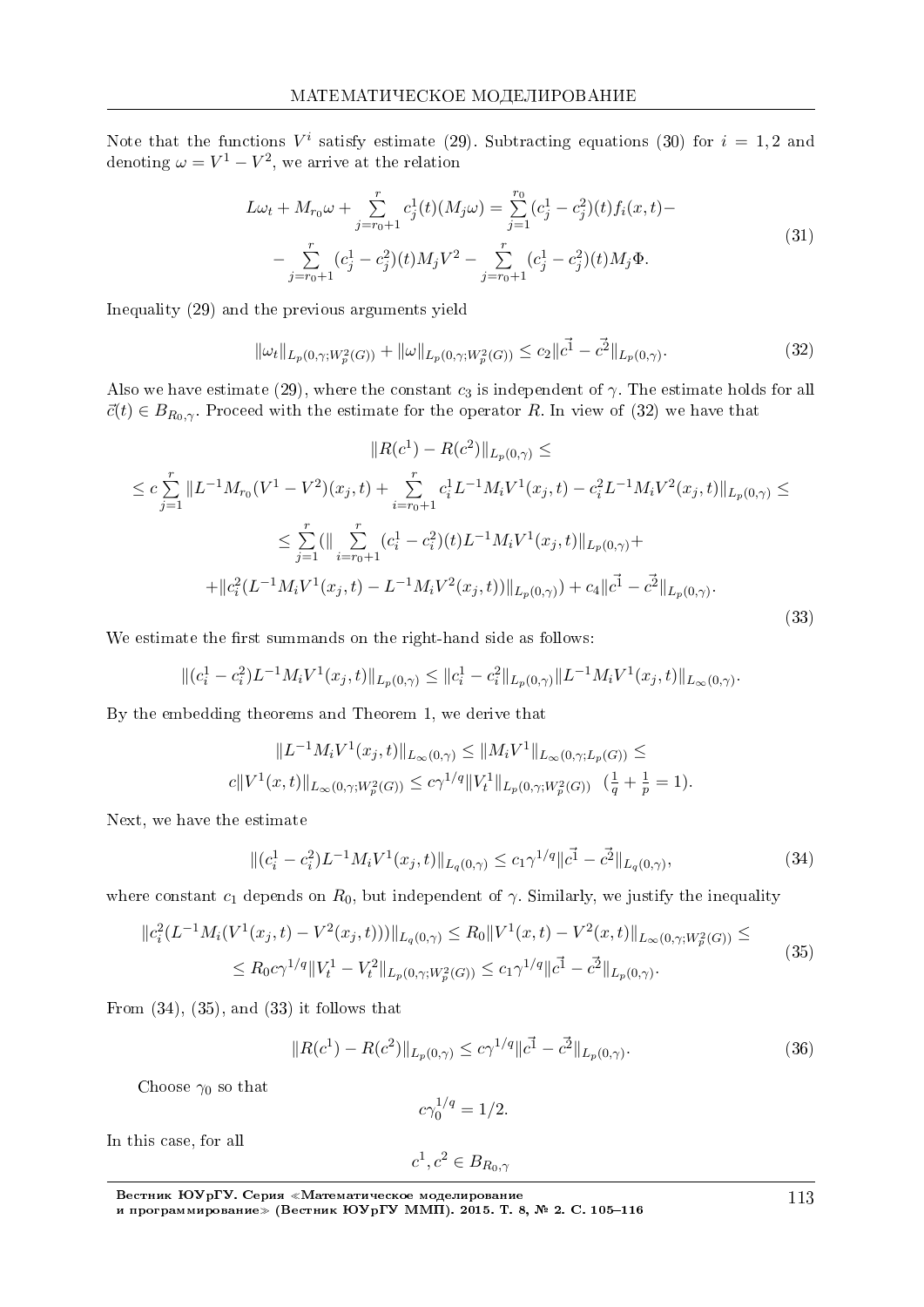with  $\gamma \leq \gamma_0$ , we have inequality (36). Moreover,

$$
R(\vec{c}) = R(\vec{c}) - R(0) + R(0)
$$

and

$$
||R(\vec{c})||_{L_q(0,\gamma)} \le ||R(0)||_{L_q(0,\gamma)} + \frac{1}{2}||\vec{c}||_{L_q(0,\gamma)} \le \frac{R_0}{2} + \frac{R_0}{2} = R_0.
$$

Thus, *R* takes the ball  $B_{R_0,\gamma_0}$  into itself and is contractive. By the fixed-point theorem, equation (26) is solvable. By construction, *V* is a solution to (18). The fact that *V* meets (19) is proven by analogy with arguments those of in the linear case (see [30]).

 $\Box$ 

Conclusion. Thus, we proved that the inverse problems under consideration are well-posed at least locally in time. The results obtained allow to construct new numerical algorithms for solving problems of form  $(1) - (4)$ .

The authors were supported by the Russian Foundation for Basic Research (Grant 15-01- 06582).

# $Ref$ erences / Литература

- 1. Lyubanova A.Sh., Tani A. On Inverse Problems for Pseudoparabolic and Parabolic Equations of Filtration. Inverse Problems in Science and Engineering, 2011, vol. 19, no. 7, p. 1023–1042. DOI: 10.1080/17415977.2011.569712
- 2. Sveshnikov A.G., Alshin A.B., Korpusov M.O., Pletner U.D. *Linear and Non-Linear Sobolev-*Type Equations. FML, 2007.
- 3. Bebernes J., Lacey A.A. Global Existence and Finite Time Blow-Up for a Class of Nonlocal Parabolic Problems. Adv. Differ. Equations, 1997, vol. 2, pp. 927-954.
- 4. Sviridyuk G.A., Fedorov V.E. Linear Sobolev Type Equations and Degenerate Semigroups of Operator. Utrecht: VSP, 2003. 228 p. DOI: 10.1515/9783110915501
- 5. Chung S.K., Pani A.K. Numerical Methods for the Rosenau Equation. L. Appl. Anal., 2001, vol. 77, no. 3-4, pp. 100-116. DOI: 10.1080/00036810108840914
- 6. Chen Yu. Remark on the Global Existence for the Generalized Benjamin-Bona-Mahony Equations in Arbitrary Dimension.  $Appl.$  Anal., 1988, vol. 30, no. 1-3, pp. 1-15. DOI: 10.1080/00036818808839789
- 7. Egorov I.E., Pyatkov S.G., Popov S.V. Nonclassical Operator-Differential Equations. Novosibirsk, Nauka, 2000. 336 p. [Егоров, И.Е. Неклассические дифференциальнооператорные уравнения / И.Е. Егоров, С.Г. Пятков, С.В. Попов. – Новосибирск: Наука,  $2000. - 336$  c.]
- 8. Gajewski H. Groger K. Zacharias K. Nichtlineare Operatorgleichungen und Operatordifferentialgleichungen. Berlin, Akademie-Verlag, 1974.
- 9. Showalter R.E. Monotone Operators in Banach Space and Nonlinear Partial Differentail Equations. Providence, AMS, 1997. 278 p.
- 10. Kozhanov A.I. An Initial-boundary Value Problem for Equations of the Generalized Boussinesq Equation Type with a Nonlinear Source. Math. Notes, 1999, vol. 65, no. 1, pp. 5963. DOI: 10.1007/BF02675010
- 11. Gladkov A.L. Unique Solvability of the Cauchy Problem for Certain Quasilinear Pseudoparabolic Equations. *Math. Notes*, 1996, vol. 60, no. 3, pp.  $264-268$ . DOI: 10.1007/BF02320362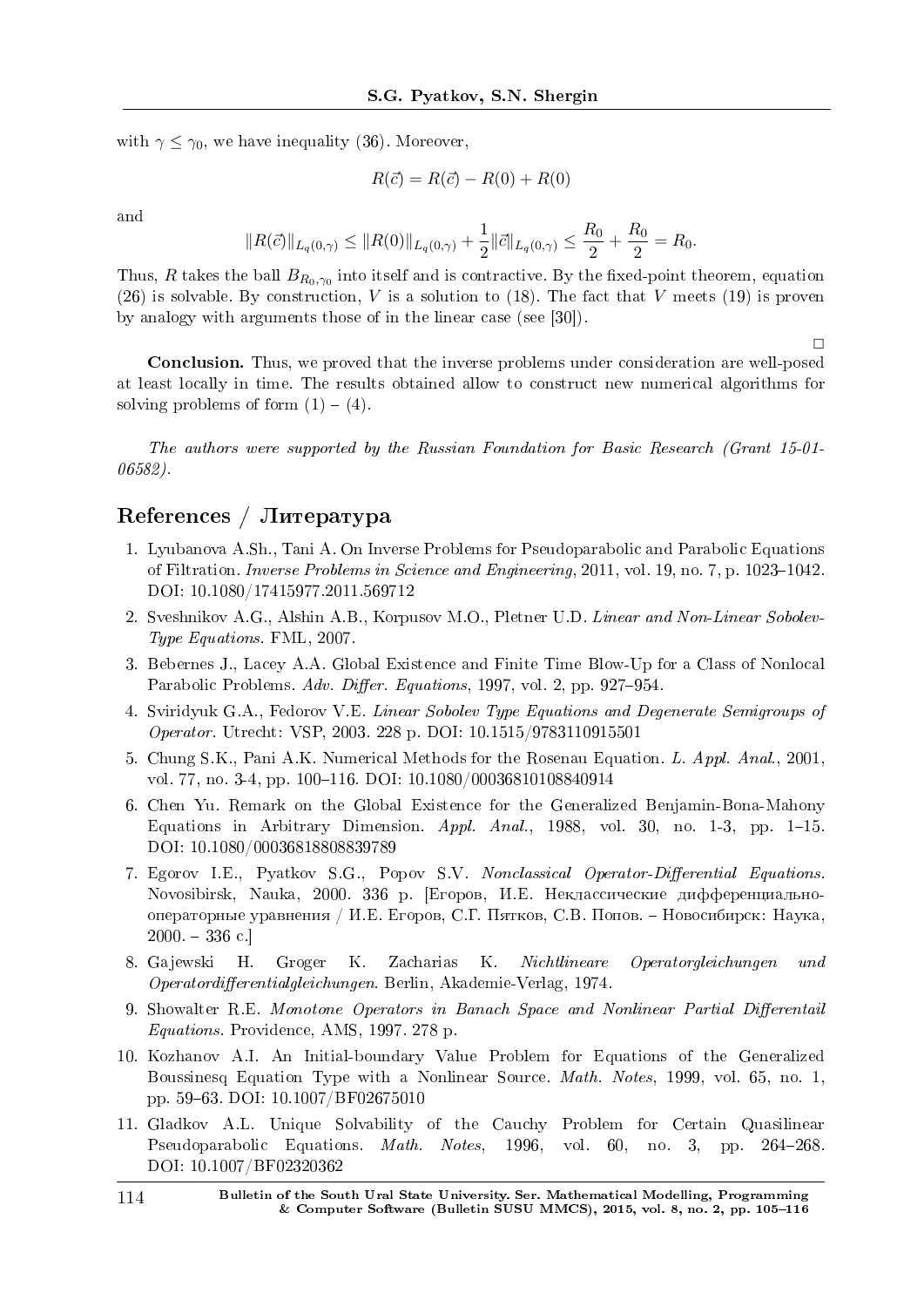- 12. Di Benedetto E., Pierre M. On the Maximum Principle for Pseudoparabolic Equations. Indiana Univ. Math. J., 1981, vol. 30, no. 6, pp. 821–854. DOI: 10.1512/jumj.1981.30.30062
- 13. Begehr H., Dai D. Q. Initial Boundary Value Problem for Nonlinear Pseudoparabolic Equations. Complex Variables, Theory Appl., 1992, vol. 18, no. 1-2, pp. 33-47.
- 14. Mitidieri E., Pohozhaev S.I. A Priori Estimates and the Absence of Solutions of Nonlinear Equations and Inequalities of Partial. Proceedings of the Steklov Institute of Mathematics, 2001, vol. 234, no. 3, pp. 1-362.
- 15. Laptev G.G. About the Absence of Solutions for One Class of Singular Semilinear Differential Inequalities. Proceedings of the Steklov Institute of Mathematics, 2001, vol. 232, pp. 216–228.
- 16. Lyubanova A.Sh. Identification of a Coefficient in the Leading Term of a Pseudoparabolic Equation of Filtration. Siberian Mathematical Journal, 2013, vol. 54, no. 6, pp.  $1048-1058$ . DOI: 10.1134/S0037446613060116
- 17. Asanov A., Atamanov E.R. An Inverse Problem for a Pseudoparabolic Integro-defferential Operator Equation. Siberian Mathematical Journal, 1995, vol. 38, no. 4, pp. 645–655. DOI: 10.1007/BF02107322
- 18. Mamayusupov M.Sh. The Problem of Determining Coefficients of a Pseudoparabolic Equation. Studies in Integro-differential Equations, Ilim, Frunze, 1983, no. 16, pp. 290–297.
- 19. Favini A., Lorenzi A. Differential Equations. Inverse an Direct Problems. Tylor & Francis Group, LLC. 2006. DOI: 10.1201/9781420011135
- 20. Urazaeva A.V., Fedorov V.E. On the Well-Posedness of the Prediction-Control Problem for Certain Systems of Equations. *Math. Notes*, 2009, vol. 85, no. 3, pp.  $426-436$ . DOI: 10.1134/S0001434609030134
- 21. Kozhanov A.I. Composite Type Equations and Inverse Problems. Utrecht, VSP, 1999. DOI: 10.1515/9783110943276
- 22. Kabanikhin S.I. Inverse and Incorrect Problem. Novosibirsk: Siberian science publishing, 2009.  $457$ р. (in Russian) [Кабанихин С.И. Обратные и некоректные задачи. Новосибирск: Сибирское научное издательство, 2009. – 457 с.]
- 23. Belov Ya.Ya. Inverse Problems for Parabolic Equations. Utrecht, VSP, 2002.
- 24. Ivanchov M. Inverse Problems for Equations of Parabolic Type. Math. Studies. Monograph Series. V. 10. Lviv, WNTL Publishers, 2003.
- 25. Isakov V. Inverse Problems for Partial Differential Equations. Berlin, Springer, 2006.
- 26. Prilepko A.I., Orlovsky D.G., and Vasin I.A. Methods for Solving Inverse Problems in Mathematical Physics. N.Y., Marcel Dekker, Inc. 1999.
- 27. Pyatkov S.G. On Some Classes of Inverse Problems for Parabolic Equations. J. Inv. Ill-Posed Problems, 2011, vol. 18, no. 8, pp. 917-934.
- 28. Pyatkov S.G., Samkov M.L. On Some Classes of Coefficient Inverse Problems for Parabolic Systems of Equations. Sib. Adv. in Math., 2012, vol. 22, no. 4, pp.  $287-302$ . DOI: 10.3103/S1055134412040050
- 29. Pyatkov S.G., Tsybikov B.N. On Some Classes of Inverse Problems for Parabolic and Elliptic Equations. J. Evol. Equat., 2011, vol. 11, no. 1, pp. 155-186. DOI: 10.1007/s00028-010-0087-6
- 30. Shergin S.N., Pyatkov S.G. On Some Classes of Inverse Problems for Pseudoparabolic Equations. Matem. Zam.  $SVFU$ ., 2014. vol. 21, no. 2, pp. 106-116. (in Russian) [IIIepгин, С.Н. О некоторых классах обратных задач для псевдопараболических уравнений / С.Н. Шергин, С.Г. Пятков // Математические заметки СВФУ. – 2014. – Т. 21, №2. – C.  $106-116$ .]